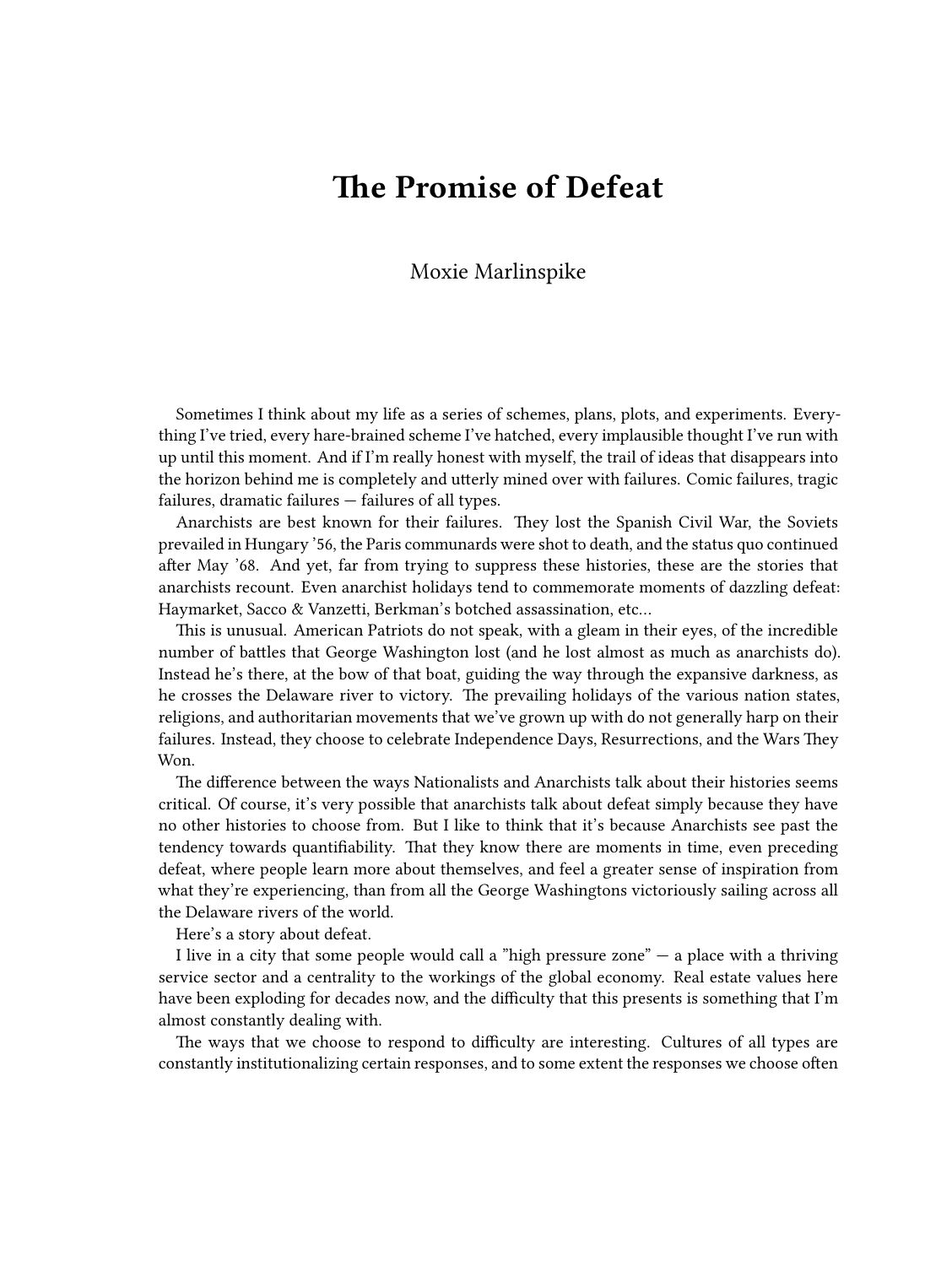reflect cultural rules as much as anything else. Anarchists are not immune to this. If you're hungry, the anarchist answer is dumpster diving. If you need space, the anarchist answer is squatting. But maybe it shouldn't be as simple as this. We live complex lives in the midst of complex situations, which to some degree will always defy recipes and generalized responses. Besides, trying the same things over and over again causes them to eventually lose their charm. Shouldn't the anarchist response embody inspiration, dynamicism, and experimentation in an unpredictable way?

At some point I started to think critically about my strategies for dodging the high rents and impossible space constraints in the city where I live. The anarchist recipe of trying to squat the few empty buildings I could find didn't really work for me in a town where the pressure is so high.

Instead I started to wonder about the possibilities of the ocean; where the harsh lines of property ended, and an apparent sense of possibility began. The idea seemed obvious: pirates. Here it was, the experiment that I'd been looking for all along. The story I'd known about since the naive Halloweens of my childhood. A floating piece of autonomy, off the shores of capitalism, but still within cannon range.

I didn't know anything about boats, sailing, or what might lay beyond the horizon. But I suspected that, like anything, the secret was to begin.

And so with only a sense of inspiration under our belts, some co-conspirators and I started to try and make this happen. We found a very old, very derelict, 55' triple-masted schooner. Finding this boat was like finding another world, and the shape of my time changed completely. Suddenly I was fiberglassing, caulking, and epoxying. I was sanding, painting, and scraping. I was cursing dry-rot as my sworn enemy, and finding a friend in fungus-hunting epoxy. I was going to sleep with sunburn on my face and waking up with sawdust in my hair. I felt strong at the end of the day with engine grease on my hands and soot on my neck.

I would question the whole ocean experiment when, in time, I would find myself alone on a boat in the Pacific Ocean, with no land in sight, trying to repair the rigging as I swung violently from the top of the mast. Or in the Caribbean, when I finally saw Haiti emerge from the horizon, only to spend two days completely becalmed before it under the blazing hot sun. It was easy to start questioning where I was going, and why I was traveling by the slowest means possible. But it felt right. I learned about survival, isolation, and adversity. I came to know things about the ocean, the wind, and the sky. I even learned a little about insanity.

Years later, after being out of town for a few months, I once again found myself without a place to live upon my return. Rather than pass the time as a houseguest, I started sleeping on the roof of a large building. It was just before an anarchist bookfair, though, and so I was preparing zines and CDs to table there. As the inventory of my possessions on-hand grew far beyond the size of my backpack, I found myself in an increasingly absurd situation. Every night, as stealthily as possible, I'd carry spools of three hundred CDRs, an external hard drive, a desktop inkjet printer, and a bike up to the roof of this building. It was the kind of situation where, rather than going to sleep with the anxiety of being caught, I'd doze off while chuckling about the image of what that would look like. There I would be, caught squatting a rooftop, surrounded with the accouterments of a full CD pressing operation.

Not to mention that I'd finally broken down and gotten an electric toothbrush for my everdepleting gum line. I mean, it's acceptable to charge your cellphone in a cafe, but your tooth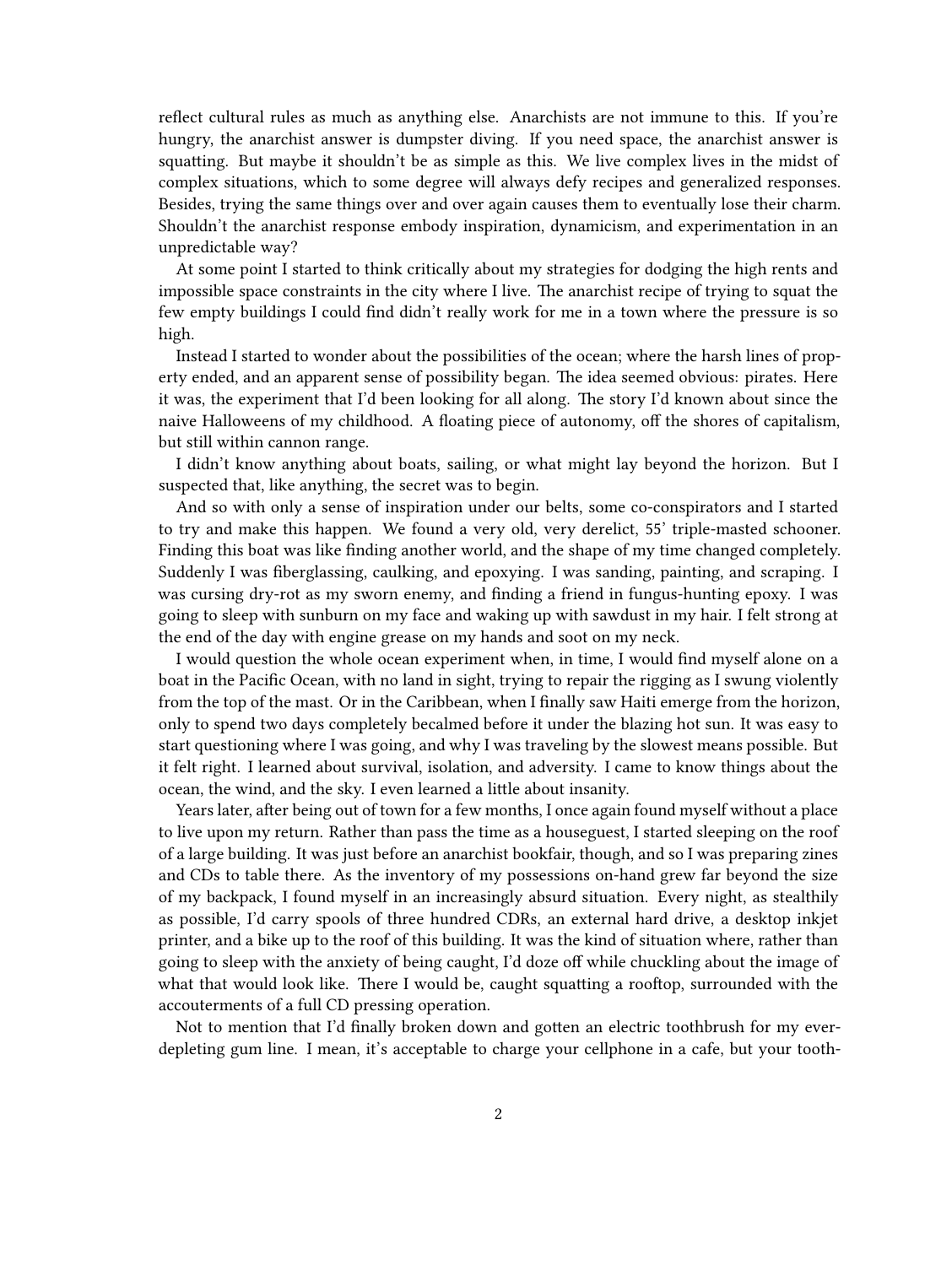brush? People were constantly looking at me like "Is that you're toothbrush you're charging?" And I'd give them a look that says "Fuck yeah, that's my toothbrush. Sonicare 2000."

It couldn't continue, though. The weather was preparing to change, and there were things that I wanted to do which required more space consistency than what my rooftop provided. Instead, as a part of all that I'd discovered off-shore in my sailing experiments, I resolved to try building a floating house along the derelict waterfront of my city. Something that would provide a lot of room and remain more-or-less stationary, but which I could dock more mobile boats to. The home base for an emerging armada, with room for friends to build their own adjacent floating islands.

I talked with some friends who were excited about trying the same thing. We didn't know anything about building floating houses, but decided to test a design and see if it worked. So we drew up a rough sketch that was essentially a series of 12'x8' platforms, each floating on six sealed 55-gallon barrels. The idea was that the 12x8 platforms could be built and floated one at a time. Then they would be joined together once they were in the water. From there, we could build structures on top of them.

Scotch and I went out together on the late-night material scavenging missions. We rode our bikes through unknown parts of the city, discovering strange abandoned warehouses on collapsing piers that have become islands in themselves, surreal concrete anomalies, and mazes of unusual relics from a long-past shipping industry. Our shadows played over the wreckage of the forgotten landscape under the late-night sodium lamps, as we clambered over fences, crouched in the dark, and stared in wonder through broken windows. It's amazing how something as simple as scouting for active construction sites can shake up your sense of geography so significantly, by forcing you to take the roads you don't normally take, and to go slow enough to really look at the things around you.

We'd have races up the hill to the bike cart while carrying sheets of plywood, our lungs stinging with the cold night air. We'd do our best to stifle laughter every time we'd drop something with a dramatic crash, or every time the bike cart toppled the entire load into the street. There's nothing quite as funny as watching your friend try to *quietly* throw an empty 55-gallon steel drum over a razor-wire fence. And it's hard not to smile when you realize that there's nothing quite as conspicuous as towing a bike trailer down empty city streets at 3am, with ten 16' lengths of 2x4 extending far into the road behind you.

Our days were spent down at the abandoned waterfront with a brace (manual drill / screw driver) and hand saw, where we'd assemble the platforms and attach the sealed barrels to them. The work was fun, we were by the ocean, and we ended up meeting a number of interesting characters. All the construction was happening on a giant piece of concrete embedded into the shore, which had a number of small holes in it. One day a guy suddenly appeared behind me out of nowhere, and when I turned around he scared the daylights out of me. He explained that he lived below the shore, and motioned to one of the holes in the concrete. I looked down into the dark depths below, and he offered to take me in and show me around.

We both barely fit through the hole, but it opened up into a large cave that echoed with the lapping sounds of the ocean. My new friend liked to drink gin, and he told me all kinds of stories about that section of the waterfront, everything he's seen, and the various riff-raff (referring to me) that he'd encountered over the years. I asked if my construction project was disturbing him, and he assured me that he was interested in seeing me carry the thing through.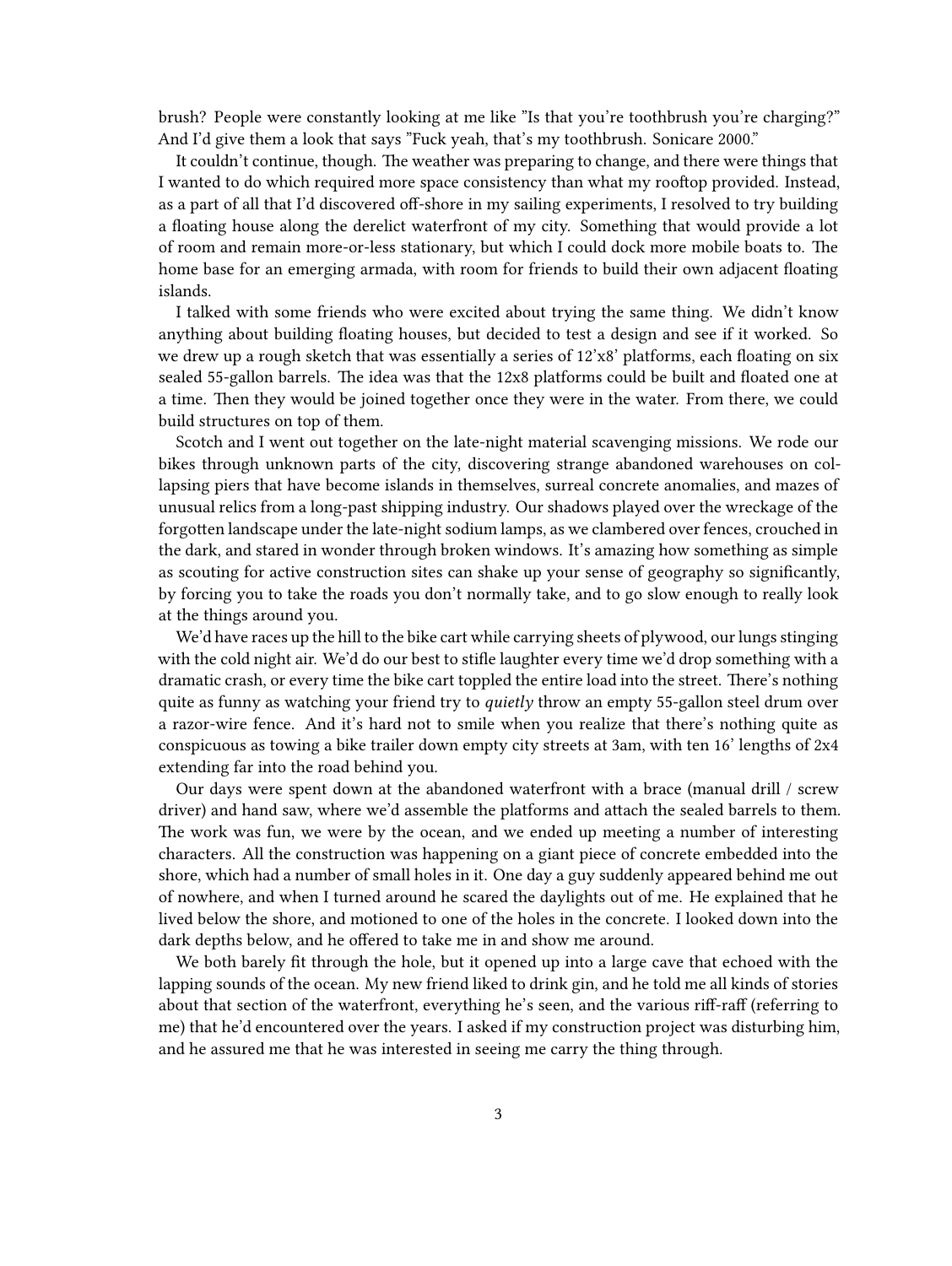So a few nights later, some friends and I floated the first section — all alone on the derelict shore, with only the moonlight glinting off the water to help us. It took five of us to flip it over and get it poised above the rising tide. It went in with a splash, and rode high. Seeing it actually float was amazing, and we all looked at each other with huge grins. We jumped on it, danced on it, and eventually just sat on it together as we talked and looked out over the bay. When it got late, we rowed it a little ways off shore and anchored it, where it would wait for other platforms to join it.

And so I spent the next week, gradually getting to know some of the other strange characters who had made this wreckage their home. The platforms slowly came together as we managed to find more and more barrels.

One day I came down to the shore, ready to put the finishing touches on another platform. But when I looked up, I noticed that the entire floating apparatus was gone. All that remained was an empty patch of water. With a shock, I searched up and down the shore, but didn't see signs of it anywhere. Eventually I found some people fishing, who said that they saw a boat full of people with orange vests arrive, unmoore it, and tow it away.

I called the police and the coast guard, before eventually determining that it had been done at the behest of a man named Hadley Prince, from the Port Authority.

*Hadley Prince*.

The name alone conjured images of some robber baron industrialist, twirling his handle-bar mustache with menace and condescendingly adjusting his top-hat. In reality, he was your average looking bureaucrat with a demeanor that embodied the typical lack of sympathy. He admitted to having been the one who ordered the hit on my floating house, and when I showed him the relevant sections of the state and city code (which prohibited him from taking such an action), he was very clear about his ability to do whatever he wanted — regardless of the law. When I pressed the matter even further, he looked down at my highlighted stack of paper, paused, then stood up abruptly and shouted "Get the *fuck* out of my office!"

I wasn't entirely surprised, but it felt terrible.

Objectively, this was defeat. In one swift move, my whole project had been destroyed by the Port Authority. There was not even any sign that my floating island had ever rested amongst the odd pilings and concrete slabs along that waterfront. And they had laughed in my face as they did it. It made me incredibly angry, and I did my best to portray that contempt.

But in a way I was prepared for it. Just like with the task of destroying capitalism, there were dizzying odds against me that I couldn't ignore.

For anarchists, I think that victory is a kind of anathema. Will there ever be a night — one glorious evening — when the world is won? Where suddenly civilization, the spectacle, class, racism, and patriarchy all simultaneously topple and remain in ruins?

Will there ever be a day when my housing desires are sated? Where I suddenly come into possession of a palace — under a maze of linked treehouses and a large skylab telescope — with room for all my friends and loved ones? Where property tax is on holiday, and all the building inspectors are out on permanent leave? Where me and all my housemates have finally overcome all our neuroses, mental anguish, and trauma to live with perfectly fulfilling relationships?

It seems unlikely to happen in one moment.

The George Washingtons of the world offer success. This is based on "realism" and the logic of quantifiability, where it is necessary to make compromises, pass laws, and assert control. Because these are the things that can be won; this is where success is found. According to them, at the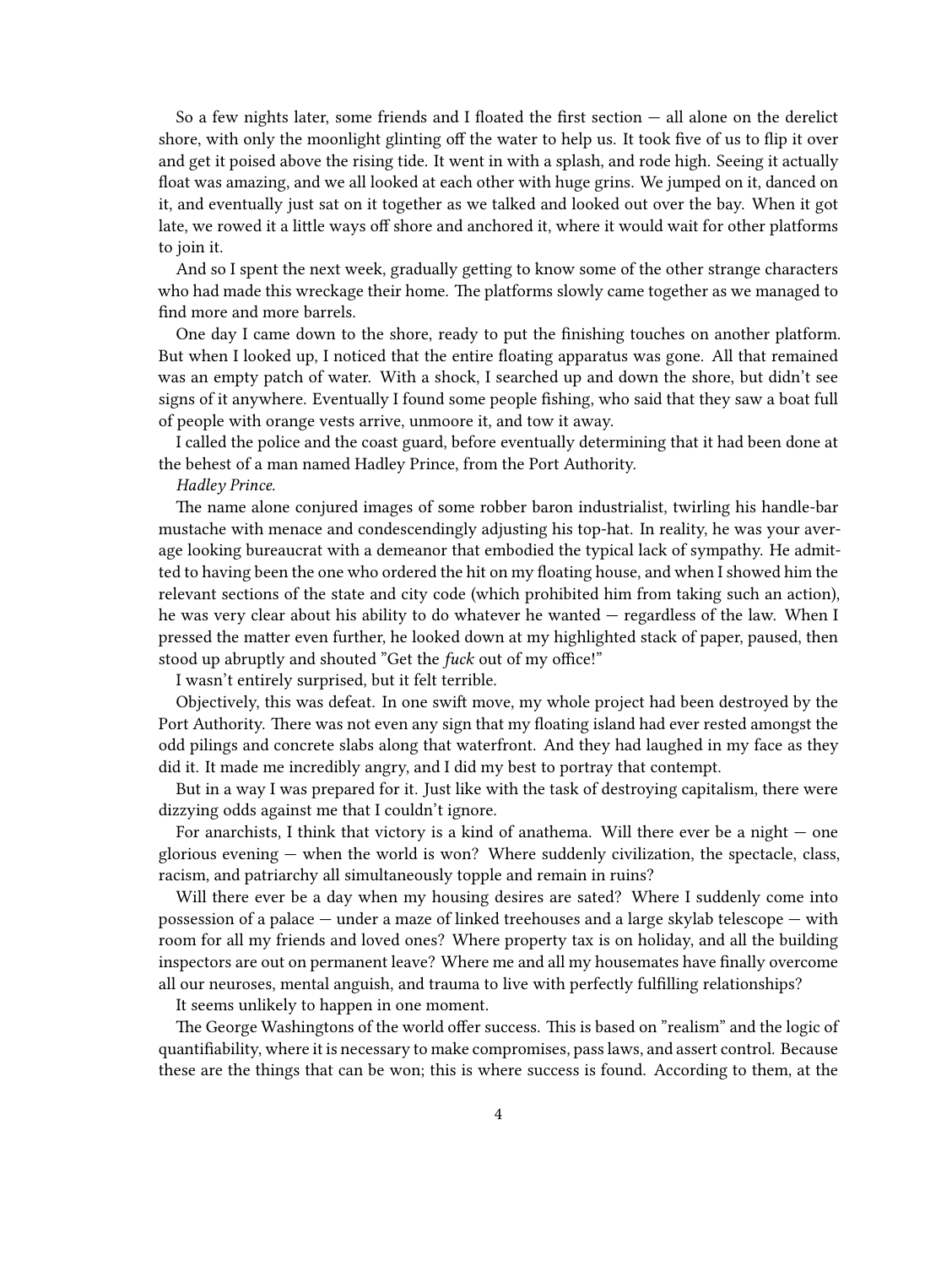end of this experiment I was left with nothing, and so it would have made more sense to sell my soul to a mortgage for a mediocre house (that doesn't even float!) or pay rent as best I can for the rest of my life.

Anarchy, by contrast, offers us defeat. This is a logic that transcends quantifiability, emphasizes our desires, and focuses on the tensions we feel. Anarchists are such failures because, really, there can be no victory. Our desires are always changing with the the context of our conditions and our surroundings. What we gain is what we manage to tease out of the conflicts between what we want and where we are. What I "won" were the wistful moon-light bike rides, the realization of hidden geography, the time spent with friends, the dance parties, the nights of discovery, the chance to be in control of my surroundings, and those fleeting moments of elation. Not to mention the opportunity to give Hadley Prince the contempt that he deserves.

I wish that they hadn't destroyed my project. Longevity by itself, though, says very little. The state has been around longer than I can remember, and capitalism has been around for quite a while as well. Not to mention, how many anarchist infoshops or community centers have been around for years, but have lost the spark they'd started with long ago?

This is to say that we should never cease, even if all the banks burn and the dams of the world over come crashing down. It's what allows us to resist the institutionalization of our desires, the creeping bureaucracy, the language of patriarchy, or whatever we might find. My wish is to always hold that tension with me.

This is not to say that we should all sacrifice ourselves by hurling our bodies indiscriminately against the crushing walls of capitalism. Just the opposite. That given the anathema of victory, it's important to consider just how defeat should look.

Remember that success is a word used to measure. It describes dollars made, people counted, votes cast. In other words, it's a swindle. The rejection of quantification, the emphasis on the role of the individual, is what makes anarchism unique. There is no one battle I can fight to win this, even if I were to sail across the Delaware to fight it.